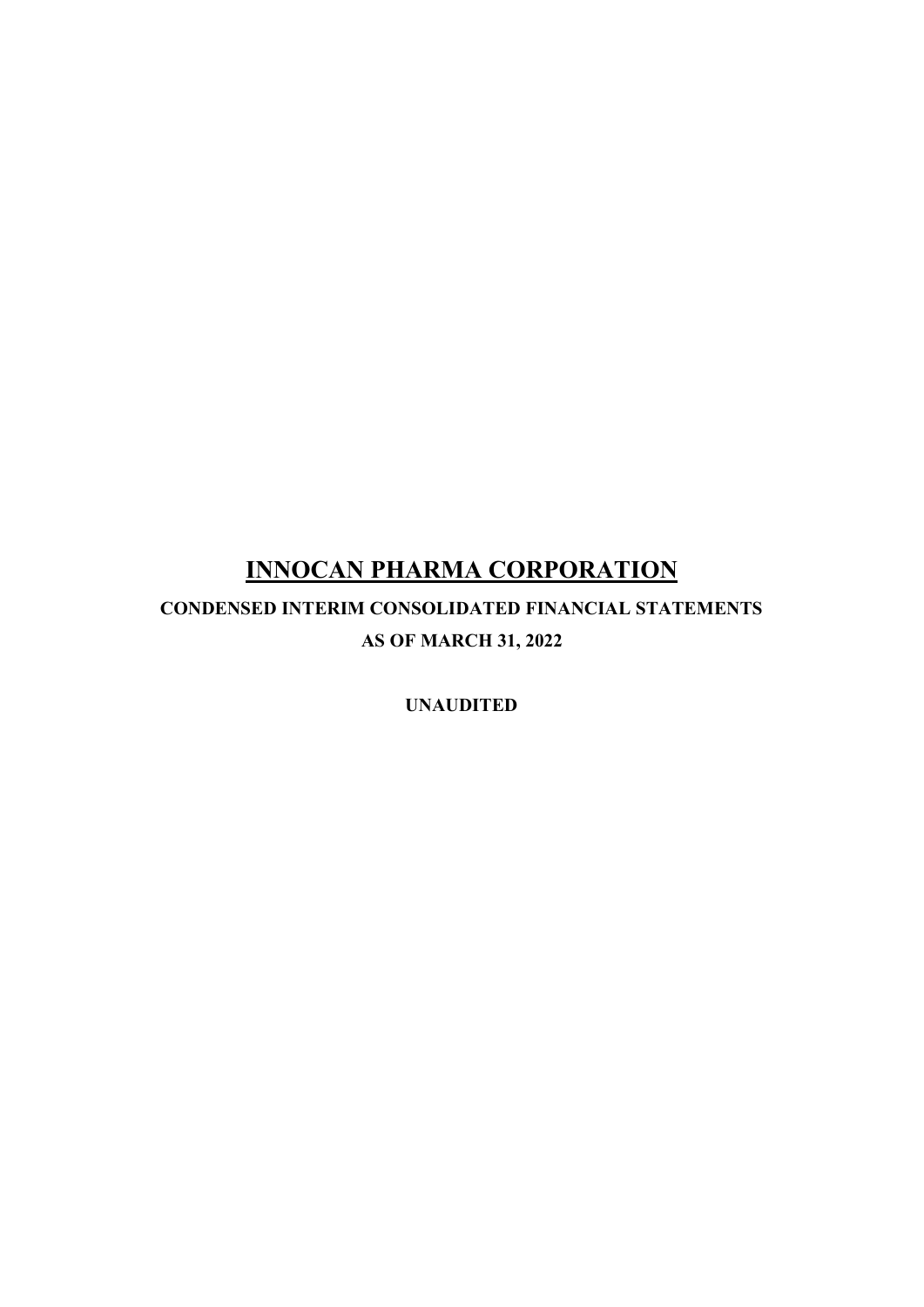## **TABLE OF CONTENTS**

## **Page**

| Unaudited condensed interim consolidated statements of financial position              | $1 - 2$        |
|----------------------------------------------------------------------------------------|----------------|
| Unaudited condensed interim consolidated statements of comprehensive loss              |                |
| Unaudited condensed interim consolidated statements of changes in shareholders' equity | $\overline{4}$ |
| Unaudited condensed interim consolidated statements of cash flows                      |                |
| Notes to the unaudited condensed interim consolidated financial statements             | $6-16$         |

 $\overline{\phantom{a}}$  , where  $\overline{\phantom{a}}$  $\frac{1}{2}$  $\frac{1}{2}$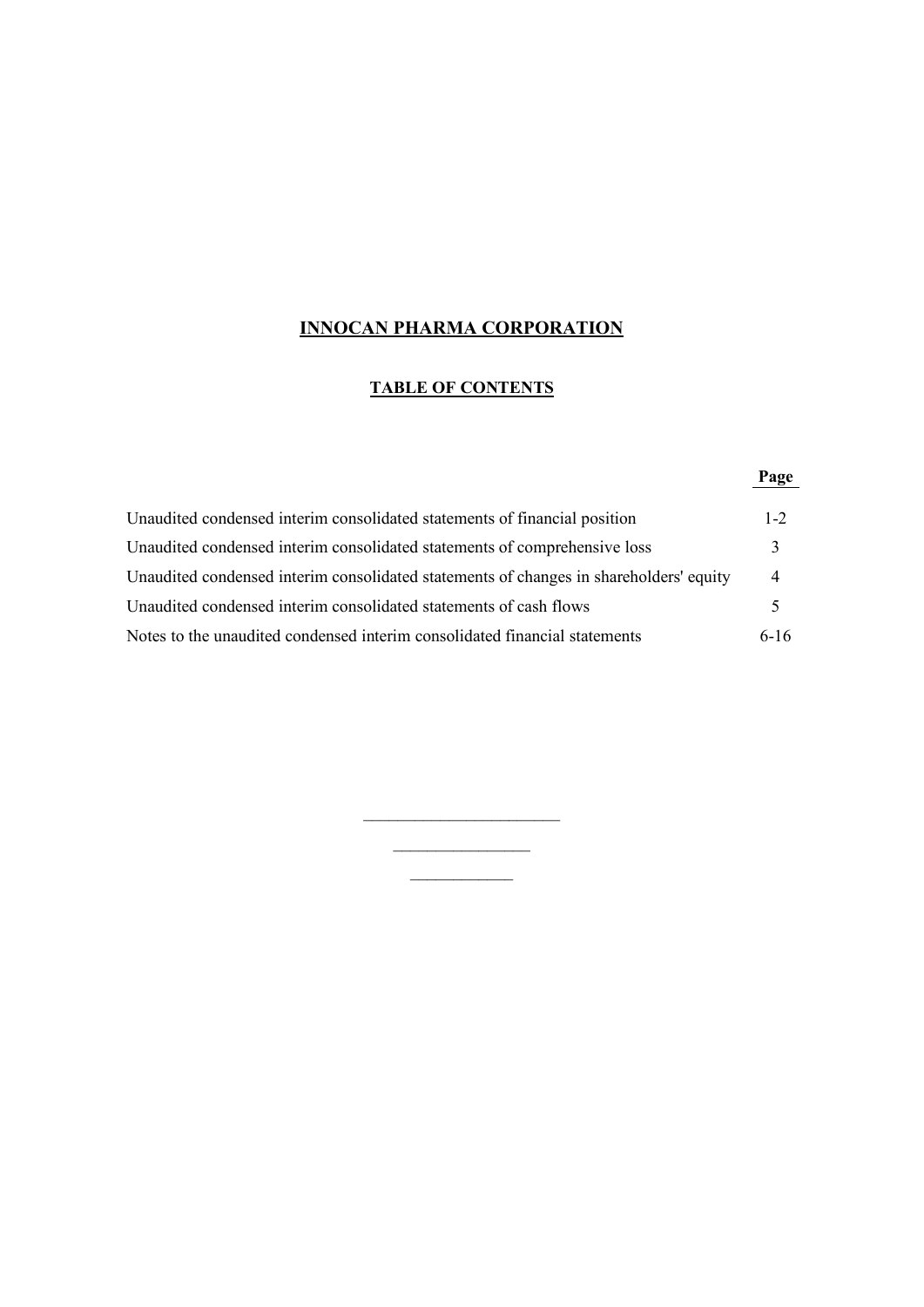# **INNOCAN PHARMA CORPORATION UNAUDITED CONDENSED INTERIM CONSOLIDATED STATEMENTS OF FINANCIAL POSITION**

## **(US Dollars in thousands)**

|                                    |             | March 31, | December 31, |
|------------------------------------|-------------|-----------|--------------|
|                                    | <b>Note</b> | 2022      | 2021         |
| <b>ASSETS</b>                      |             |           |              |
| <b>CURRENT ASSETS:</b>             |             |           |              |
| Cash and cash equivalents          |             | 9,547     | 11,048       |
| Trade accounts receivable          |             | 12        |              |
| Other accounts receivable          | 3           | 1,078     | 963          |
| Inventory                          |             | 558       | 510          |
| <b>Total current assets</b>        |             | 11,195    | 12,521       |
| <b>NON-CURRENT ASSETS:</b>         |             |           |              |
| Property, plant and equipment, net |             | 48        | 39           |
| Right-of-use asset, net            |             | 41        | 15           |
| <b>Total non-current assets</b>    |             | 89        | 54           |
|                                    |             |           | 12,575       |
| <b>TOTAL ASSETS</b>                |             | 11,284    |              |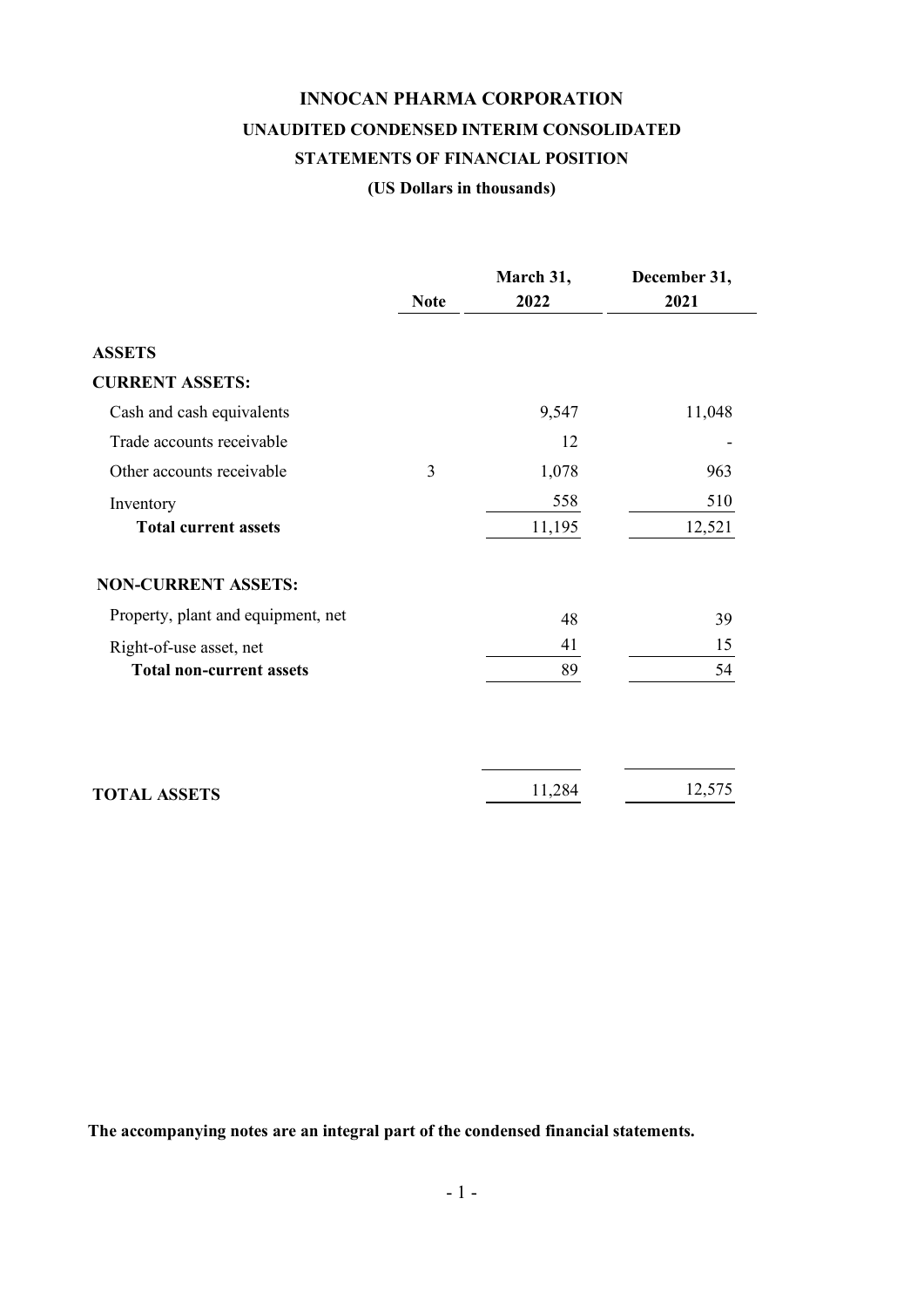# **INNOCAN PHARMA CORPORATION UNAUDITED CONDENSED INTERIM CONSOLIDATED STATEMENTS OF FINANCIAL POSITION**

#### **(US Dollars in thousands)**

|                                                             | <b>Note</b>    | March 31,<br>2022 | December 31,<br>2021 |
|-------------------------------------------------------------|----------------|-------------------|----------------------|
| <b>LIABILITIES AND SHAREHOLDERS' EQUITY</b>                 |                |                   |                      |
| <b>CURRENT LIABILITIES:</b>                                 |                |                   |                      |
| Trade accounts payable                                      |                | 154               | 53                   |
| Other accounts payable                                      |                | 283               | 433                  |
| Warrants                                                    | 10             | 2,089             | 3,078                |
| <b>Total current liabilities</b>                            |                | 2,526             | 3,564                |
| <b>NON-CURRENT LIABILITIES:</b>                             |                |                   |                      |
| Long term lease liability                                   |                | 14                |                      |
| <b>Total non-current liabilities</b>                        |                | 14                |                      |
| <b>SHAREHOLDERS' EQUITY:</b>                                | $\overline{4}$ |                   |                      |
| Share capital                                               |                |                   |                      |
| Additional share capital                                    |                | 34,127            | 33,665               |
| Accumulated deficit                                         | 1.3            | (25,261)          | (24, 610)            |
| Equity attributable to owners of the parent                 |                | 8,866             | 9,055                |
| Non-controlling interest                                    |                | (122)             | (44)                 |
| Total shareholders' equity                                  |                | 8,744             | 9,011                |
| <b>TOTAL LIABILITIES AND SHAREHOLDERS'</b><br><b>EQUITY</b> |                | 11,284            | 12,575               |
| $\blacksquare$                                              |                |                   |                      |

When Hope disse Nelson Halpern

Chief Financial **Officer** 

Iris Bincovich Chief Executive **Officer** 

Day  $602m$ Yoram Drucker

Audit Committee Chair

May 26, 2022 Date of approval of the Financial statements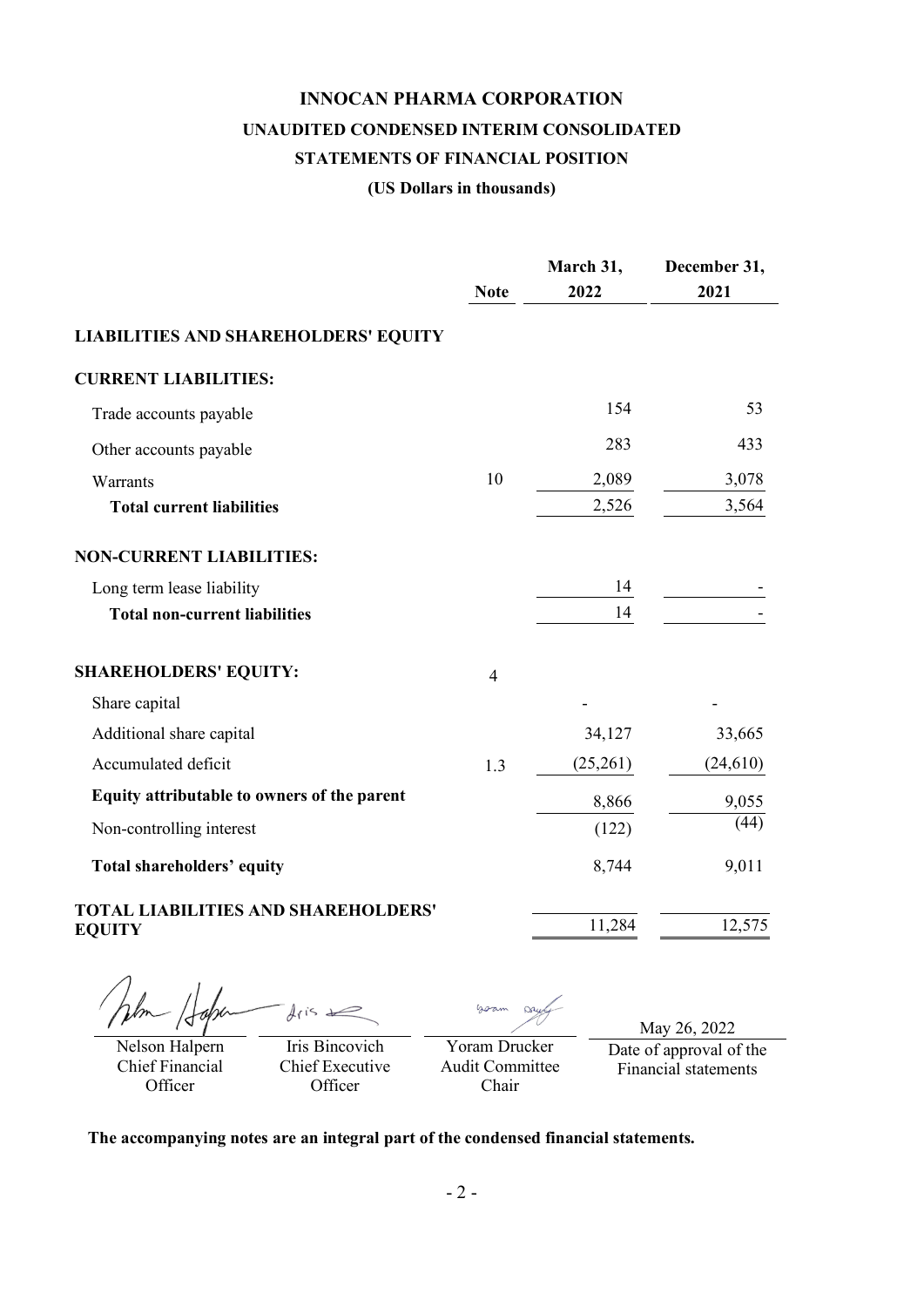#### **UNAUDITED CONDENSED INTERIM CONSOLIDATED STATEMENTS**

#### **OF COMPREHENSIVE LOSS**

#### **(US Dollars in thousands except loss per share)**

|                                                           |             |             | Three months period ended<br>March 31, |  |
|-----------------------------------------------------------|-------------|-------------|----------------------------------------|--|
|                                                           | <b>Note</b> | 2022        | 2021                                   |  |
| Revenues                                                  |             | 260         | 37                                     |  |
| Cost of revenues                                          |             | 175         | 13                                     |  |
| <b>Gross profit</b>                                       |             | 85          | 24                                     |  |
| Selling and marketing expenses                            | 5           | 546         | 823                                    |  |
| Research and development expenses                         | 6           | 477         | 502                                    |  |
| General and administrative expenses                       | 7           | 881         | 1,199                                  |  |
| <b>Operating loss</b>                                     |             | 1,819       | 2,500                                  |  |
| Financial income                                          | 8           | (1,095)     |                                        |  |
| Financial expense                                         | 9           | 5           | 2,316                                  |  |
| Loss before income taxes                                  |             | 729         | 4,816                                  |  |
| Tax expenses                                              |             |             |                                        |  |
| <b>Total comprehensive loss</b>                           |             | 729         | 4,816                                  |  |
| Total comprehensive loss for the period<br>attributed to: |             |             |                                        |  |
| Owners of the parent                                      |             | 651         | 4,816                                  |  |
| Non-controlling interest                                  |             | 78          |                                        |  |
|                                                           |             | 729         | 4,816                                  |  |
| Basic and diluted loss per share                          |             | \$ (0.003)  | \$ (0.024)                             |  |
| Weighted average number of common shares                  |             | 248,504,123 | 202,634,148                            |  |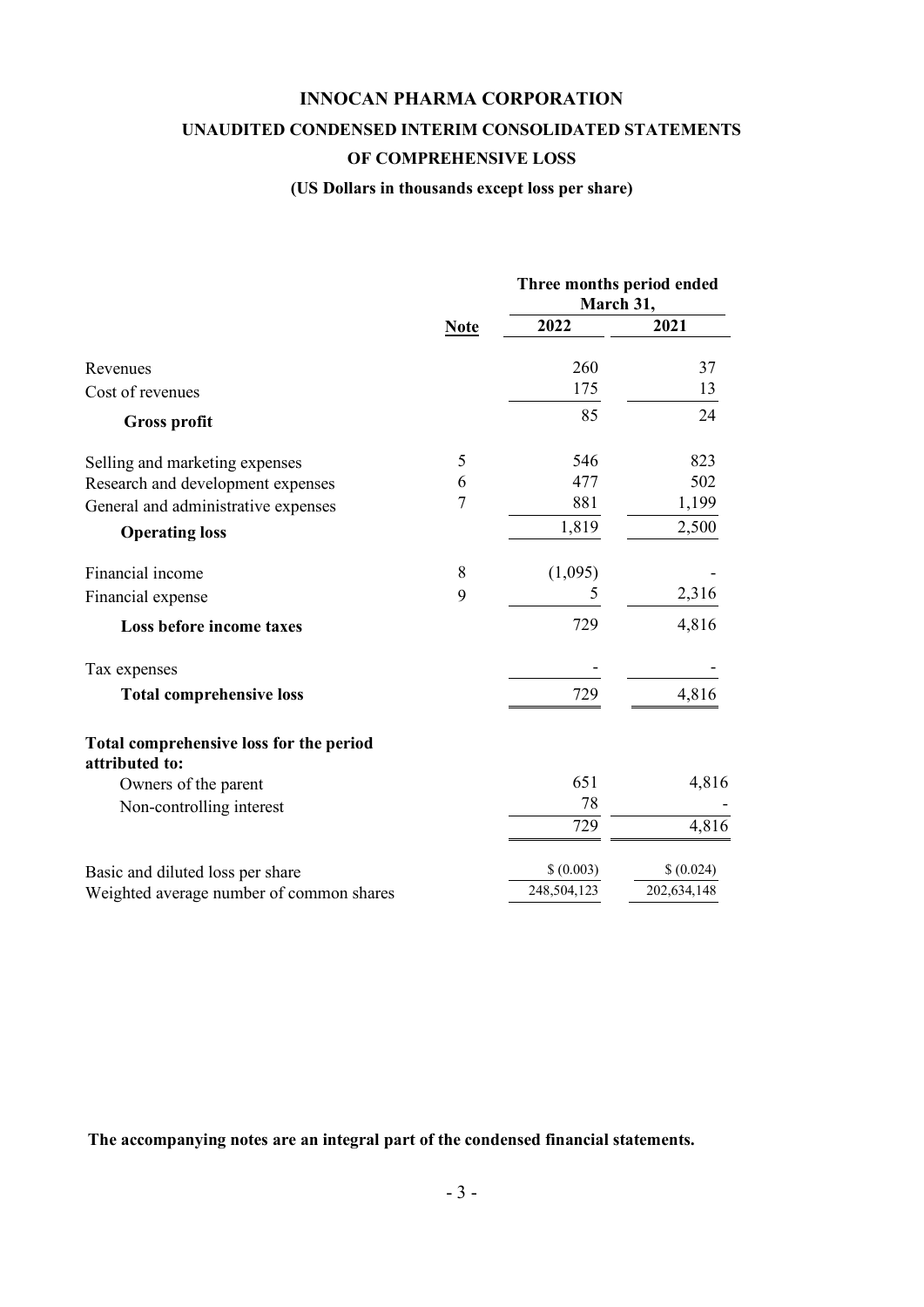## **INNOCAN PHARMA CORPORATION UNAUDITED CONDENSED INTERIM CONSOLIDATED STATEMENTS OF CHANGES IN SHAREHOLDERS' EQUITY**

#### **(US Dollars in thousands)**

|                                                              | <b>Share</b><br>capital | <b>Additional</b><br>paid<br>in capital | Accumulated<br>deficit | Non-<br>controlling<br>interest | <b>Total</b> |
|--------------------------------------------------------------|-------------------------|-----------------------------------------|------------------------|---------------------------------|--------------|
| <b>Balance at January 1, 2022</b>                            |                         | 33,665                                  | (24,610)               | (44)                            | 9,011        |
| Changes during the period:                                   |                         |                                         |                        |                                 |              |
| Exercise of warrants                                         |                         | 3                                       |                        |                                 |              |
| Share based compensation<br>Total comprehensive loss for the |                         | 459                                     |                        |                                 | 459          |
| period                                                       |                         |                                         | (651)                  | (78)                            | (729)        |
| <b>Balance at March 31, 2022</b><br>(unaudited)              |                         | 34,127                                  | (25,261)               | (122)                           | 8,744        |

|                                         | <b>Share</b><br>capital | <b>Additional</b><br>paid<br>in capital | Accumulated<br>deficit | Total    |
|-----------------------------------------|-------------------------|-----------------------------------------|------------------------|----------|
| <b>Balance at January 1, 2021</b>       |                         | 10,956                                  | (14, 563)              | (3,607)  |
| Changes during the period:              |                         |                                         |                        |          |
| Exercise of warrants                    |                         | 8,490                                   |                        | 8,490    |
| Share based compensation                |                         | 1,086                                   |                        | 1,086    |
| Total comprehensive loss for the period |                         |                                         | (4,816)                | (4, 816) |
| Balance at March 31, 2021 (unaudited)   |                         | 20,532                                  | (19, 379)              | 1,153    |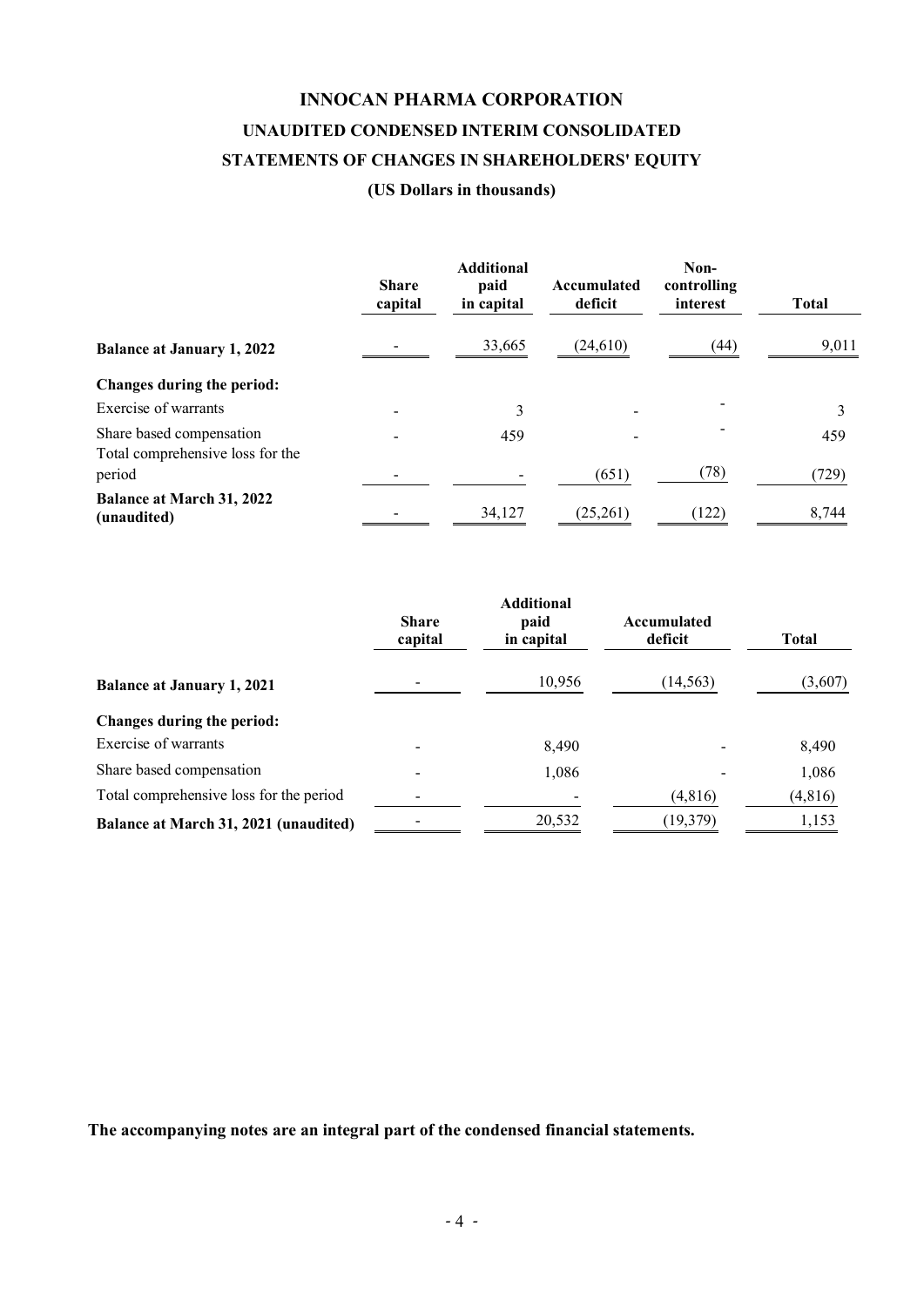### **UNAUDITED CONDENSED INTERIM CONSOLIDATED STATEMENTS OF CASH FLOWS**

#### **(US Dollars in thousands)**

|                                                                                | <b>Three months</b><br>period ended<br>March 31,<br>2022 | <b>Three months</b><br>period ended<br>March 31,<br>2021 |
|--------------------------------------------------------------------------------|----------------------------------------------------------|----------------------------------------------------------|
| <b>CASH FLOWS FROM OPERATING ACTIVITIES:</b>                                   |                                                          |                                                          |
| Net comprehensive loss for the period                                          | (729)                                                    | (4,816)                                                  |
| Adjustments to reconcile net loss to net cash used in operating<br>activities: |                                                          |                                                          |
| Depreciation                                                                   | 13                                                       | 10                                                       |
| Share based compensation                                                       | 459                                                      | 1,086                                                    |
| Change in fair value of a warrants                                             | (989)                                                    | 2,150                                                    |
| Interest charged on lease liabilities                                          | 1                                                        | 1                                                        |
| Decrease (increase) in trade receivables                                       | (12)                                                     | 2                                                        |
| Decrease (increase) in other accounts receivable                               | (115)                                                    | 105                                                      |
| Increase in inventory                                                          | (48)                                                     | (116)                                                    |
| Increase (decrease) in trade accounts payable                                  | 101                                                      | (379)                                                    |
| Increase (decrease) in other accounts payable                                  | (159)                                                    | 59                                                       |
| Financial expenses, net                                                        | (100)                                                    | 4                                                        |
| Net cash used in operating activities                                          | (1,578)                                                  | (1,894)                                                  |
| <b>CASH FLOWS FROM INVESTING ACTIVITIES:</b>                                   |                                                          |                                                          |
| Purchase of property, plant and equipment                                      | (11)                                                     |                                                          |
| Net cash used in investing activities                                          | (11)                                                     |                                                          |
| <b>CASH FLOWS FROM FINANCING ACTIVITIES:</b>                                   |                                                          |                                                          |
| Cash received in respect of December 2020 private placement                    |                                                          | 1,017                                                    |
| <b>Exercise of warrants</b>                                                    | 3                                                        | 2,960                                                    |
| Principal paid on lease liabilities                                            | (15)                                                     | (10)                                                     |
| Net cash provided (used) by financing activities                               | (12)                                                     | 3,967                                                    |
| Effects of exchange rate changes on cash and cash equivalents                  | 100                                                      | (14)                                                     |
| Net Increase (decrease) in cash and cash equivalents                           | (1,501)                                                  | 2,059                                                    |
| Cash and cash equivalents at the beginning of the period                       | 11,048                                                   | 2,338                                                    |
| Cash and cash equivalents at the end of the period                             | 9,547                                                    | 4,397                                                    |
| <b>APPENDIX A – NON-CASH ACTIVITIES:</b>                                       |                                                          |                                                          |
| Exercise of warrants                                                           |                                                          | 5,218                                                    |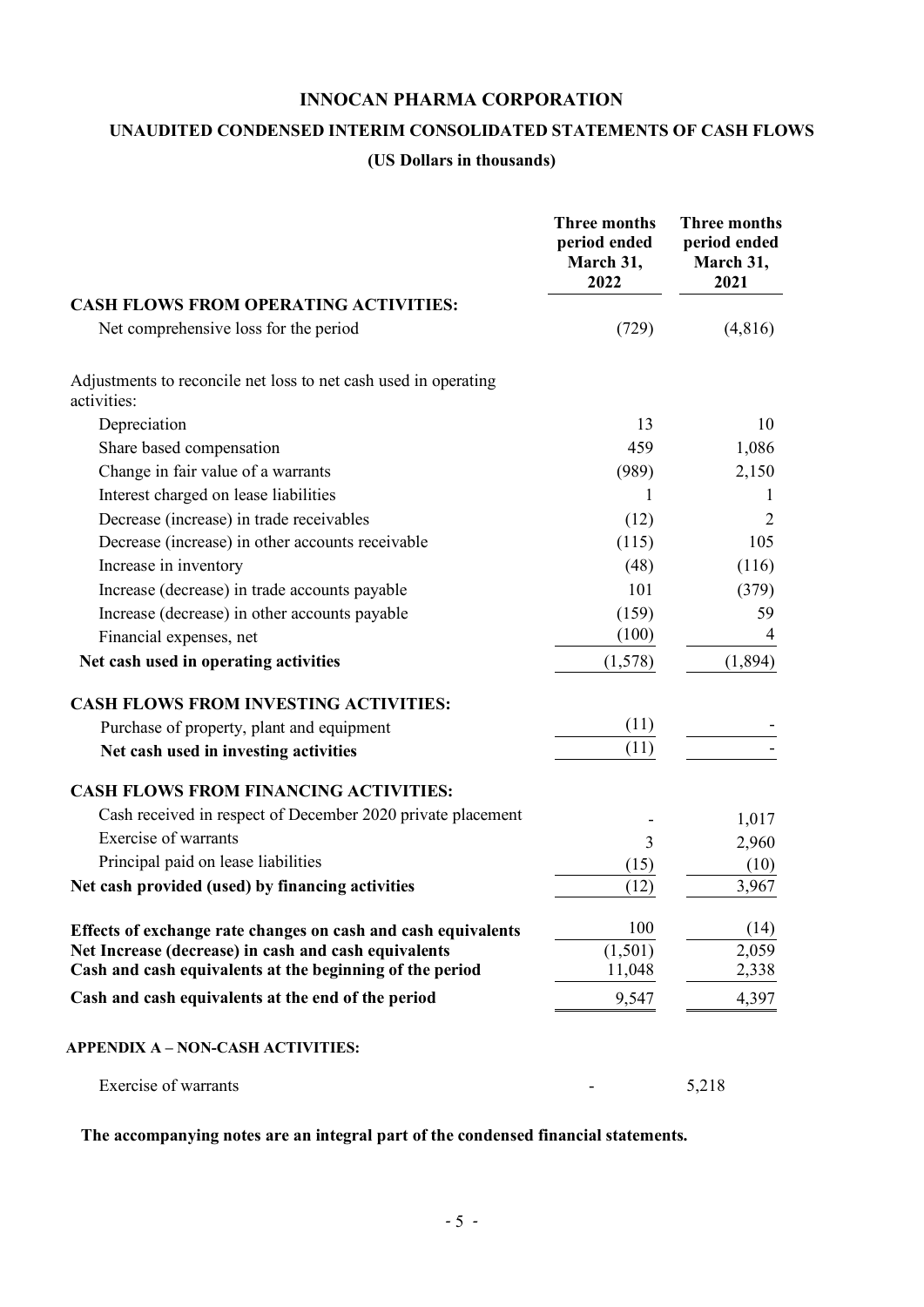#### **(US Dollars)**

#### **NOTE 1 - GENERAL:**

- 1. Innocan Pharma Corporation (the "Company") was incorporated as a corporation in Canada and commenced its operations in May 2018. The Company's registered office is in Calgary, Canada.
- 2. The Company is a publicly listed company on the Canadian Securities Exchange (the "CSE") trading under the symbol INNO and is the parent company of Innocan Pharma Ltd. ("Innocan") that was incorporated in Israel in October 2017 and commenced its operations in November 2017. Innocan is a pharmaceutical company which specializes in integrating cannabinoids with existing proven drugs to enhance their capabilities by harnessing the cannabinoids healing properties and interaction with the human body's endocannabinoid system. Innocan is at a pre-clinical stage. Innocan is expected to conduct activities mainly in the US, Canadian and European markets. In October 2019, Innocan announced its plans to enter the CBD beauty market and to manufacture cannabidiol (CBD) cosmetic products. InnoCan commenced selling its cannabidiol (CBD) cosmetic products in December 2020. Innocan is currently selling its cannabidiol (CBD) cosmetic products in the US and European markets.
- 3. On May 5, 2021, Innocan Pharma UK Ltd. ("Innocan UK") was established, as a management and financial services supplier of Innocan in the European market, regarding the sales of its topical products. Innocan holds 100% of Innocan UK's shares. As of March 31, 2022, Innocan UK had not commenced operation.
- 4. On May 26, 2021, Innocan entered into a founder's agreement with Brandzon Co Ltd ("Brandzon"), to establish a joint company, B.I. Sky Global Ltd. ("Sky Global") which engages in development, manufacture and marketing of cosmetic products. Innocan holds 60% of Sky Global's shares, while Brandzon holds the remaining 40% of Sky Global's shares. Sky Global was incorporated in Israel on June 6, 2021, Innocan consolidates Sky Global in the financial statements commencing on that date. The Company, Innocan and Sky Global are referred in the financial statements as the Group.

#### 5. Going concern

Since inception, the Group has not generated material revenue and expects to continue to finance itself through raising adequate funds in the foreseeable future. The Group incurred a net loss of USD 729 thousand for the three months period ended March 31, 2022 and generated USD 25,261 thousand of accumulated deficit since inception. These events and conditions, indicate that a material uncertainty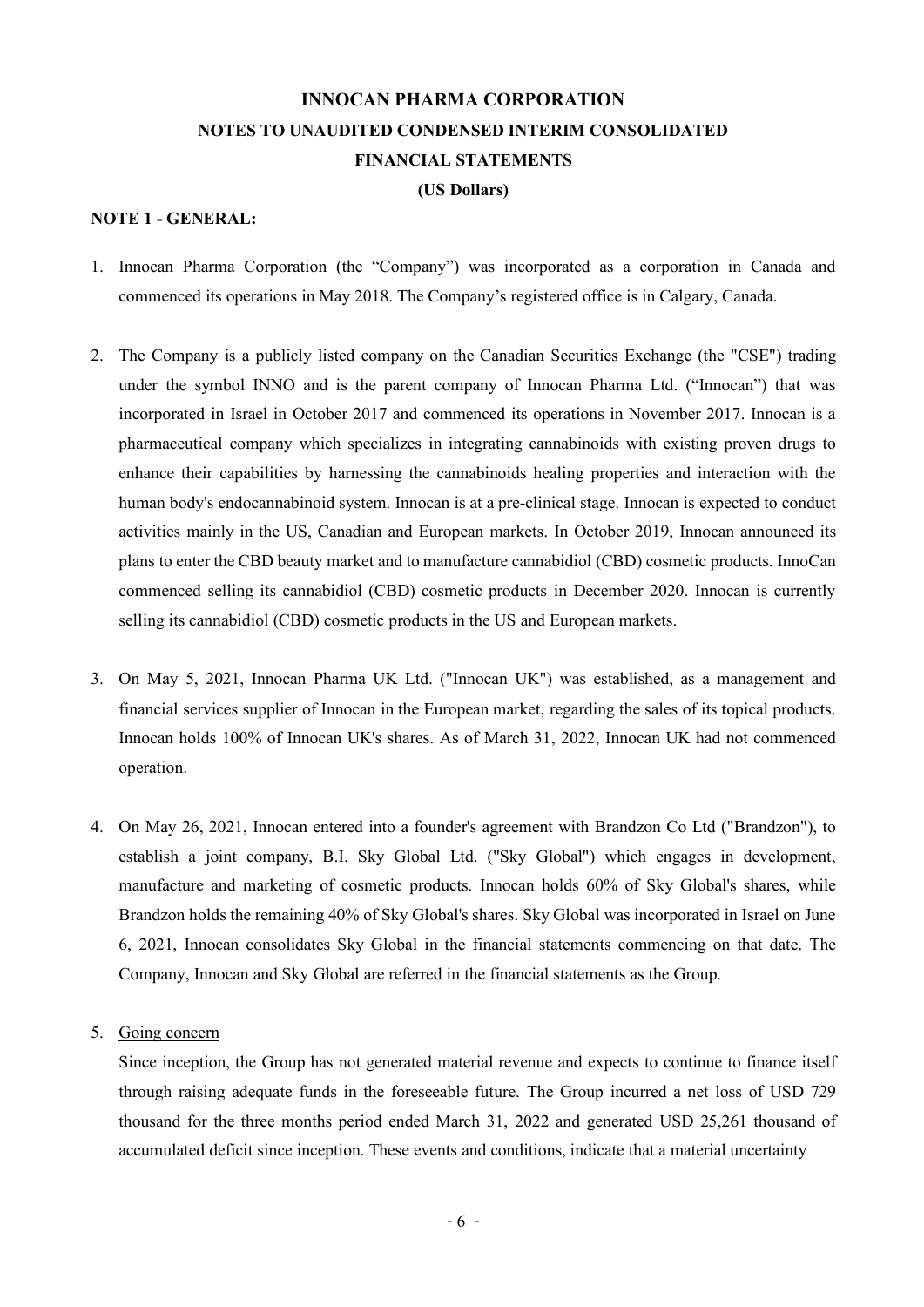#### **(US Dollars)**

#### **NOTE 1 - GENERAL (CONT):**

exists that may cast significant doubt on the Group's ability to continue as a going concern. This could result in adjustments to the amounts and classifications of assets and liabilities in the Company's consolidated financial statements and such adjustments could be material.

- 6. On January 12, 2022, Innocan entered a second amendment (the "Second Amendment") to the research and license agreement with Yissum Research Development Company of the Hebrew University of Jerusalem Ltd. ("Yissum"), entered on January 21, 2020. As part of the Second Amendment, Innocan agreed to finance additional research in a total amount of approximately USD 100 thousand, over a period of 6 months, in two installments. During the three months period ended March 31, 2022, Innocan paid the first installment, in total amount of approximately USD 50 thousand. The total expense incurred during the three months period ended March 31, 2022 amounted to approximately USD 50 thousand.
- 7. On December 6, 2021, Innocan entered into a license and research agreement with Ramot at Tel Aviv University Ltd ("Ramot") (the "Ramot License & Research Agreement"). As part of the Ramot License & Research Agreement, InnoCan agreed to finance additional research in a total amount of approximately USD 1.18 million, over a period of 21 months, in four installments. Until March 31, 2022, Innocan paid the first installment, in total amount of USD 270 thousand and a license fee in amount of USD 20 thousand. The total research expense incurred during the three months period ended March 31, 2022 amounted to USD 135 thousand. As of March 31, 2022, Innocan is obligated to pay the second installment during 2022, for an additional amount of USD 309 thousand. The payment of the third and fourth installments is dependent on the progress of the research.

#### **NOTE 2 - SIGNIFICANT ACCOUNTING POLICIES:**

#### **Basis of preparation**

These interim consolidated financial statements have been prepared in accordance with IAS 34 Interim Financial Reporting. They do not include all disclosures that would otherwise be required in a complete set of financial statements and should be read in conjunction with the 2021 annual report.

#### **Significant accounting policies**

The Group has applied the same accounting policies and methods of computation in its interim consolidated financial statements as in its 2021 annual financial statements. Other new and amended standards and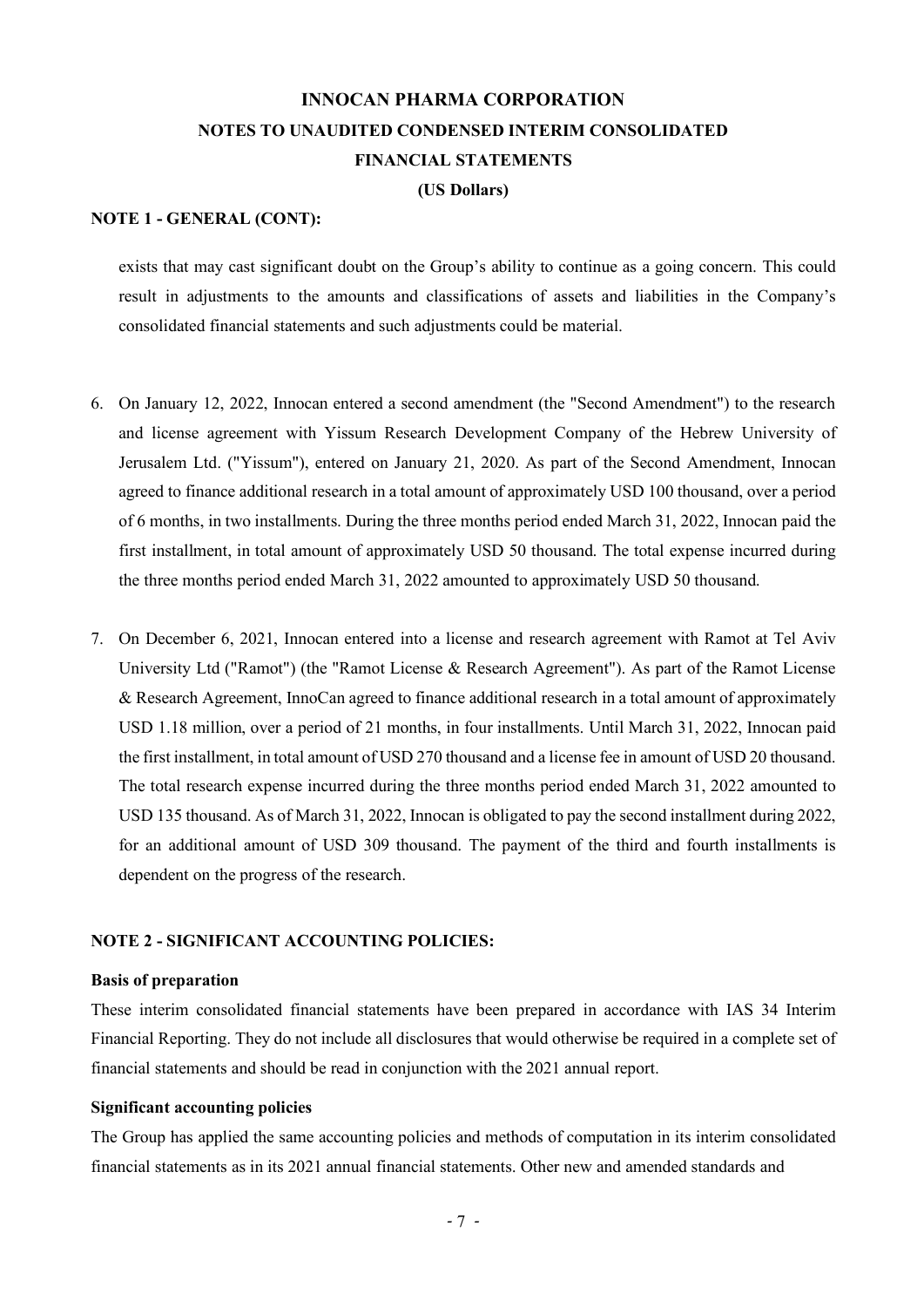#### **NOTE 2 - SIGNIFICANT ACCOUNTING POLICIES (CONT.):**

Interpretations issued by the IASB that will apply for the first time in the next annual financial statements are not expected to impact the Group as they are either not relevant to the Group's activities or require accounting which is consistent with the Group's current accounting policies.

#### *Impact of accounting standards to be applied in future periods*

There are a number of standards and interpretations which have been issued by the International Accounting Standards Board that are effective for periods beginning subsequent to December 31, 2022 (the date on which the Group's next annual financial statements will be prepared up to) that the Group has decided not to adopt early. The Group does not believe these standards and interpretations will have a material impact on the financial statements once adopted.

#### **NOTE 3 – OTHER ACCOUNTS RECEIVABLE:**

|                        | March 31,<br>2022       | December 31,<br>2021 |  |  |
|------------------------|-------------------------|----------------------|--|--|
|                        | <b>USD</b> in thousands |                      |  |  |
| Prepaid expenses       | 817                     | 715                  |  |  |
| Tax authorities        | 111                     | 135                  |  |  |
| Restricted deposits    | 101                     | 79                   |  |  |
| Others<br><b>Total</b> | 49<br>1,078             | 34<br>963            |  |  |

#### **NOTE 4 - SHAREHOLDERS' EQUITY:**

| Composition:                            | Number of shares as of March 31, 2022    |                                                 |
|-----------------------------------------|------------------------------------------|-------------------------------------------------|
| Common shares without nominal par value | <b>Authorized</b><br>Unlimited           | <b>Issued and</b><br>outstanding<br>248,513,145 |
|                                         | Number of shares as of December 31, 2021 |                                                 |

|                                         |            | <b>Issued and</b> |
|-----------------------------------------|------------|-------------------|
|                                         | Authorized | outstanding       |
| Common shares without nominal par value | Unlimited  | 248,496,145       |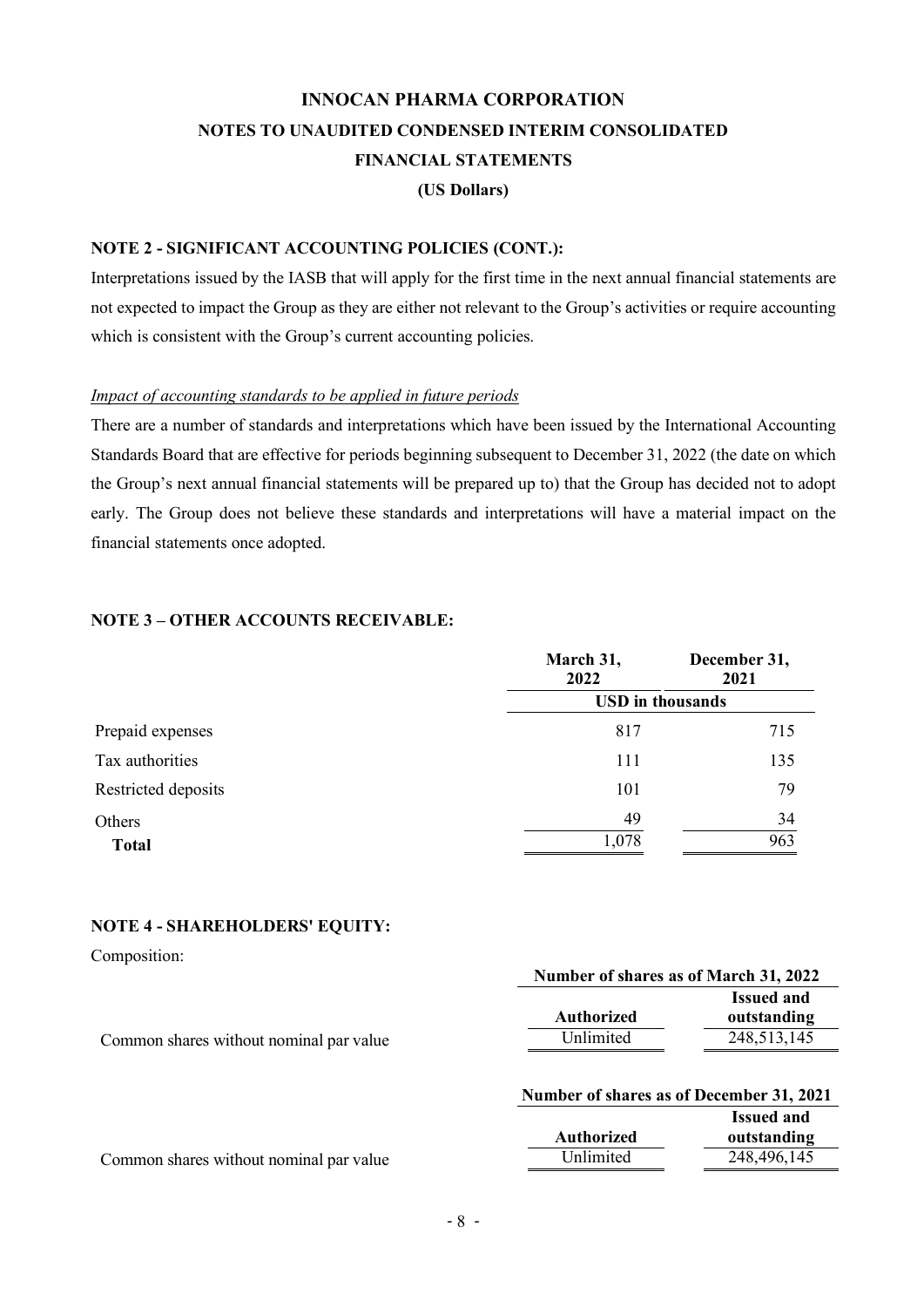#### **(US Dollars)**

#### **NOTE 4 - SHAREHOLDERS' EQUITY (CONT.):**

Changes in the number of issued Common Shares from December 31, 2021 to March 31, 2022 are as follows:

|                                   | Number of Common Shares |
|-----------------------------------|-------------------------|
| Balance as at December 31, 2021   | 248,496,145             |
| Exercise of agent warrants        | 17,000                  |
| Closing balance at March 31, 2022 | 248,513,145             |

1. During the three months period ended March 31, 2022, a total of 17,000 agent warrants were exercised to common shares (see also Note 10), in consideration for approximately USD 3 thousand.

#### **Share based compensation**

During the three months period ended March 31, 2022, the Company granted the following options:

| Grantee                                 | Date of grant | <b>Exercise</b><br>price<br>(CAD) | Number of<br>options | <b>Expiry date</b> |
|-----------------------------------------|---------------|-----------------------------------|----------------------|--------------------|
| Business development                    | January 31,   |                                   |                      | January 31,        |
| consultant $^{(1)}$                     | 2022          | 0.77                              | 300,000              | 2025               |
|                                         | March 8,      |                                   |                      | March 8,           |
| Employees of the Company <sup>(2)</sup> | 2022          | 0.59                              | 200,000              | 2027               |
| Branding and business                   | March 8,      |                                   |                      | March 8,           |
| development consultants $^{(3)}$        | 2022          | 0.59                              | 750,000              | 2025               |
| Business development                    | March 14,     |                                   |                      | March 14,          |
| consultant $(4)$                        | 2022          | 0.59                              | 250,000              | 2025               |

- (1) Each of the options is exercisable for one common share of the Company. 60,000 of the options vest immediately, and additional 60,000 options vest every six months. The fair value of the options was obtained using the Black Scholes (1973) on the date of the grant based on certain unobservable inputs, including:
	- The expected volatility of the existing business is  $70\%$
- The dividend growth rate is 0%
- (2) Each of the options is exercisable for one common share of the Company. The Option shall be vested in first instalment of 8,337 options and additional 11 equal instalments of 8,333 option every quarter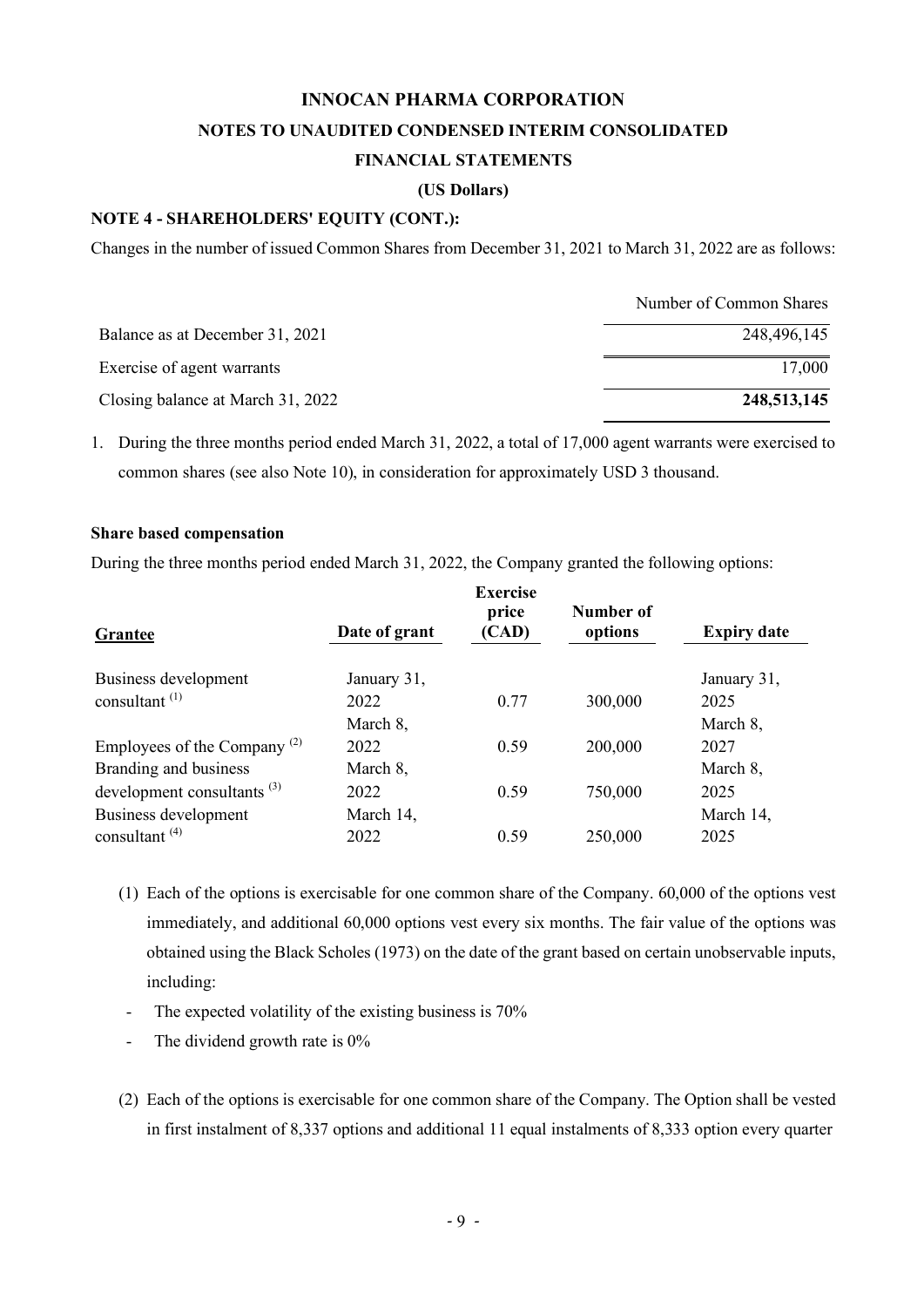#### **(US Dollars)**

#### **NOTE 4 – SHAREHOLDERS' EQUITY (CONT.):**

#### **Share based compensation (cont.)**

during 3 years starting from 1 April 2022. The fair value of the options was obtained using the Black Scholes (1973) on the date of the grant based on certain unobservable inputs, including:

- The expected volatility of the existing business is  $70\%$
- The dividend growth rate is  $0\%$
- (3) Each of the options is exercisable for one common share of the Company. All of the options vest immediately. The fair value of the options was obtained using the Black Scholes (1973) on the date of the grant based on certain unobservable inputs, including:
- The expected volatility of the existing business is  $70\%$
- The dividend growth rate is  $0\%$
- (4) Each of the options is exercisable for one common share of the Company. The Options shall be vested in first instalment of 50,000 options and additional four equal instalments of 50,000 options every quarter during 16 months starting from 1 April 2022. The fair value of the options was obtained using the Black Scholes (1973) on the date of the grant based on certain unobservable inputs, including:
	- The expected volatility of the existing business is  $70\%$
	- The dividend growth rate is  $0\%$

In the three months period ended March 31, 2022, the Company recorded share based compensation expenses of USD 459 thousand, which is included in selling and marketing expenses, research and development expenses or general and administrative expenses, based on the grantee.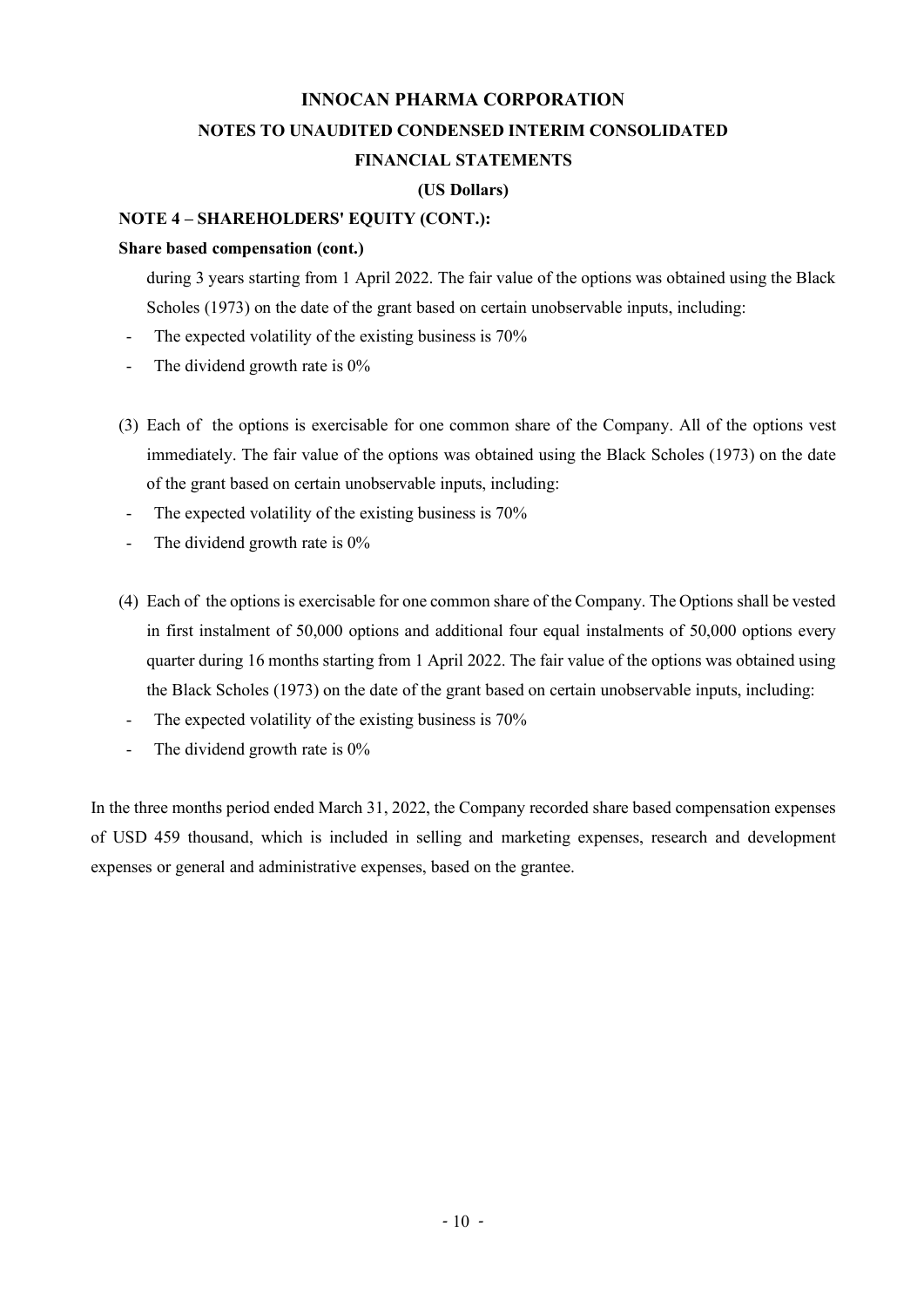### **NOTES TO UNAUDITED CONDENSED INTERIM CONSOLIDATED**

### **FINANCIAL STATEMENTS**

#### **(US Dollars)**

## **NOTE 4 – SHAREHOLDERS' EQUITY (CONT.):**

### **Share based compensation (cont.)**

| энагс разса сошрензацон (соне;)            | Three months period ended<br><b>March 31, 2022</b> |                                          |
|--------------------------------------------|----------------------------------------------------|------------------------------------------|
|                                            | <b>Number</b><br>of options                        | Weighted average<br>exercise price (CAD) |
| Options outstanding at beginning of period | 23,578,708                                         | 0.33                                     |
| Granted – exercise price CAD 0.77          | 300,000                                            | 0.77                                     |
| Granted – exercise price CAD 0.59          | 1,200,000                                          | 0.59                                     |
| Expired – exercise price CAD 0.74          | (100,000)                                          | 0.74                                     |
| Options outstanding at end of period       | 24,978,708                                         | 0.34                                     |
| Exercisable options                        | 20,641,708                                         | 0.29                                     |

|                                            | The year ended<br><b>December 31, 2021</b> |                                          |
|--------------------------------------------|--------------------------------------------|------------------------------------------|
|                                            | <b>Number</b><br>of options                | Weighted average<br>exercise price (CAD) |
| Options outstanding at beginning of period | 13,442,708                                 | 0.18                                     |
| Granted – exercise price CAD 0.35          | 2,220,000                                  | 0.35                                     |
| Granted – exercise price CAD 0.36          | 500,000                                    | 0.36                                     |
| Granted – exercise price CAD 0.41          | 2,116,000                                  | 0.41                                     |
| Granted – exercise price CAD 0.58          | 300,000                                    | 0.58                                     |
| Granted – exercise price CAD 0.59          | 4,150,000                                  | 0.59                                     |
| Granted – exercise price CAD 0.74          | 650,000                                    | 0.74                                     |
| Granted – exercise price CAD 0.83          | 500,000                                    | 0.83                                     |
| Expired – exercise price $CAD$ 0.16        | (100,000)                                  | 0.16                                     |
| Exercised – exercise price CAD 0.14        | (100,000)                                  | 0.14                                     |
| Exercised – exercise price CAD 0.18        | (100,000)                                  | 0.18                                     |
| Options outstanding at end of period       | 23,578,708                                 | 0.33                                     |
| Exercisable options                        | 18,871,208                                 | 0.27                                     |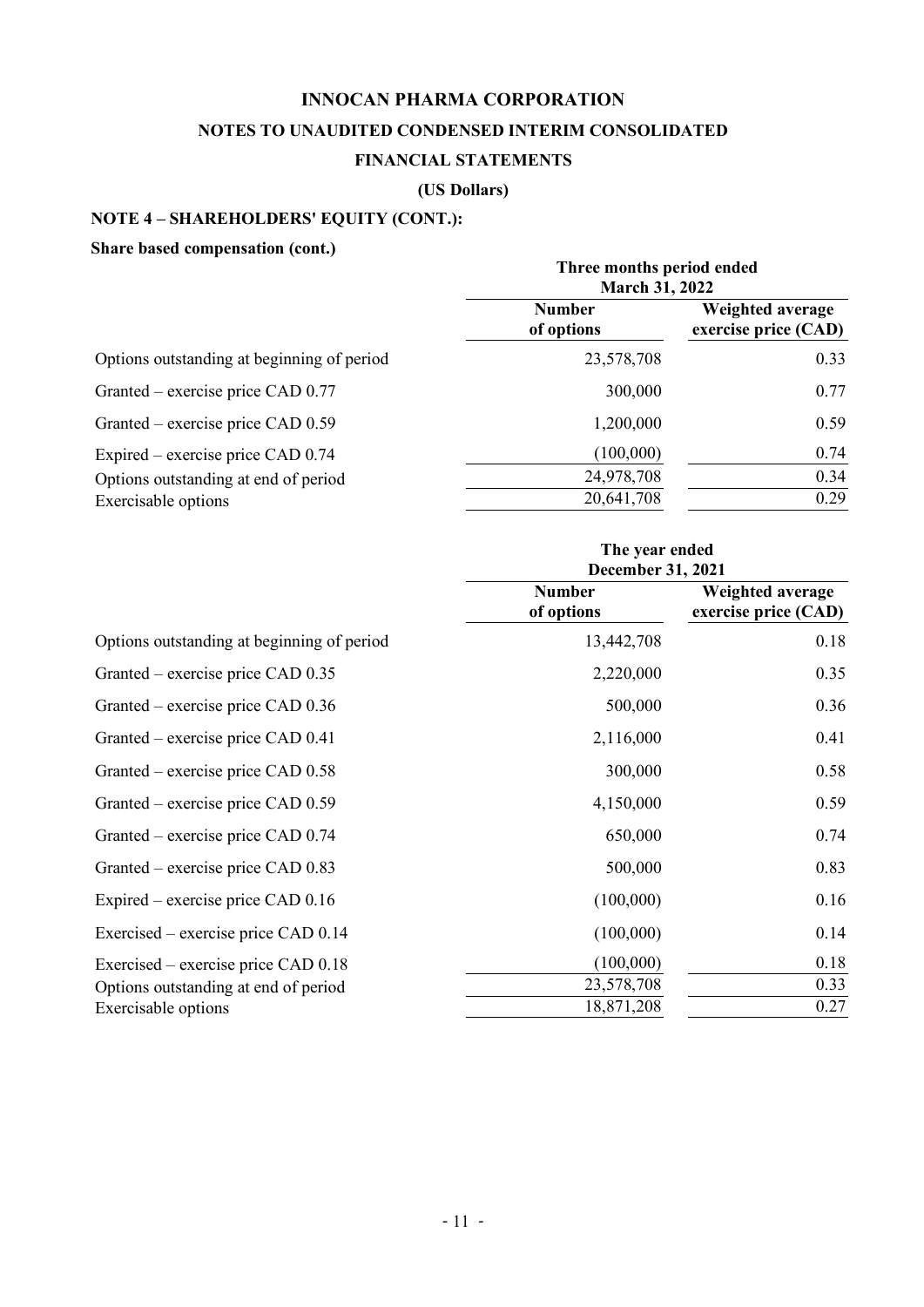## **INNOCAN PHARMA CORPORATION NOTES TO UNAUDITED CONDENSED INTERIM CONSOLIDATED**

#### **FINANCIAL STATEMENTS**

### **(US Dollars)**

### **NOTE 5 – SELLING AND MARKETING EXPENSES:**

|                             | Three months<br>period ended<br><b>March 31, 2022</b> | Three months<br>period ended<br><b>March 31, 2021</b> |  |
|-----------------------------|-------------------------------------------------------|-------------------------------------------------------|--|
|                             | <b>USD</b> in thousands                               |                                                       |  |
| Service providers           | 196                                                   | 451                                                   |  |
| Salary and related expenses | 136                                                   | 117                                                   |  |
| Amazon fees                 | 117                                                   |                                                       |  |
| Share based compensation    | 68                                                    | 215                                                   |  |
| Others                      | 29                                                    | 40                                                    |  |
|                             | 546                                                   | 823                                                   |  |

#### **NOTE 6 – RESEARCH AND DEVELOPMENT EXPENSES:**

|                                       | Three months<br>period ended<br><b>March 31, 2022</b> | Three months<br>period ended<br><b>March 31, 2021</b> |  |
|---------------------------------------|-------------------------------------------------------|-------------------------------------------------------|--|
|                                       | <b>USD</b> in thousands                               |                                                       |  |
| Research expenses – Yissum $\&$ Ramot | 186                                                   | 315                                                   |  |
| Research expenses - Service providers | 129                                                   | 65                                                    |  |
| Share based compensation              | 89                                                    | 32                                                    |  |
| Salary and related expenses           | 58                                                    | 42                                                    |  |
| Others                                | 15                                                    | 48                                                    |  |
|                                       | 477                                                   | 502                                                   |  |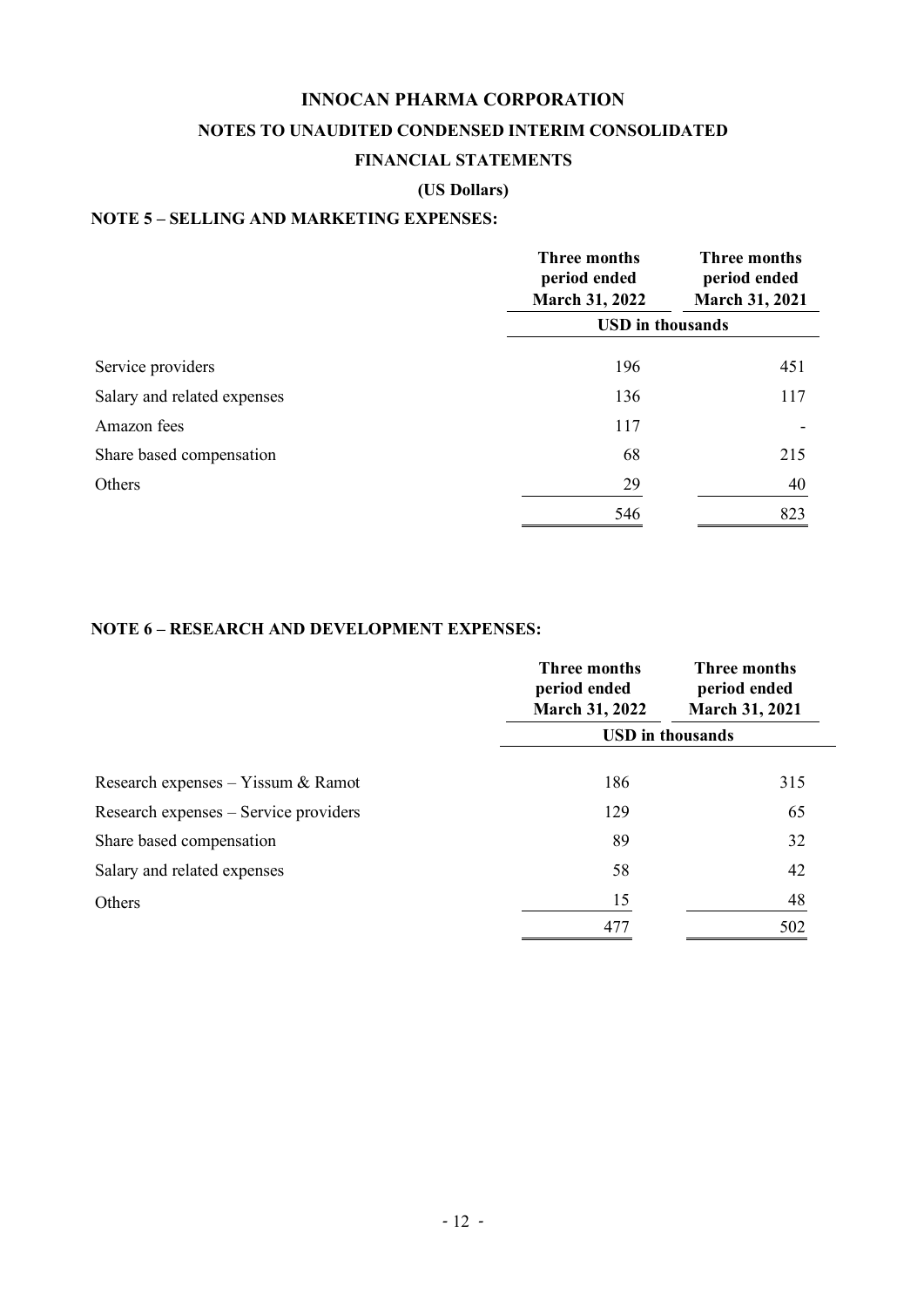### **NOTES TO UNAUDITED CONDENSED INTERIM CONSOLIDATED**

#### **FINANCIAL STATEMENTS**

### **(US Dollars)**

### **NOTE 7 – GENERAL AND ADMINISTRATIVE EXPENSES:**

|                             | Three months<br>period ended<br><b>March 31, 2022</b> | Three months<br>period ended<br><b>March 31, 2021</b> |  |
|-----------------------------|-------------------------------------------------------|-------------------------------------------------------|--|
|                             |                                                       | <b>USD</b> in thousands                               |  |
| Share based compensation    | 302                                                   | 839                                                   |  |
| Professional services       | 243                                                   | 124                                                   |  |
| Salary and related expenses | 106                                                   | 101                                                   |  |
| Legal fees                  | 72                                                    | 37                                                    |  |
| Others                      | 158                                                   | 98                                                    |  |
|                             | 881                                                   | 1,199                                                 |  |

### **NOTE 8 – FINANCE INCOME:**

|                                   | Three months<br>period ended March<br>31, 2022 | Three months<br>period ended<br>March 31, 2021 |  |
|-----------------------------------|------------------------------------------------|------------------------------------------------|--|
|                                   | <b>USD</b> in thousands                        |                                                |  |
| Changes in fair value of warrants | 989                                            |                                                |  |
| Currency exchange income          | 106                                            |                                                |  |
|                                   | 1,095                                          |                                                |  |

#### **NOTE 9 – FINANCE EXPENSES:**

|                                   | Three months<br>period ended March<br>31, 2022 | Three months<br>period ended<br>March 31, 2021 |  |
|-----------------------------------|------------------------------------------------|------------------------------------------------|--|
|                                   | <b>USD</b> in thousands                        |                                                |  |
| Changes in fair value of warrants |                                                | 2,149                                          |  |
| Currency exchange expenses        |                                                | 163                                            |  |
| Others                            | 5                                              | 4                                              |  |
|                                   |                                                | 2,316                                          |  |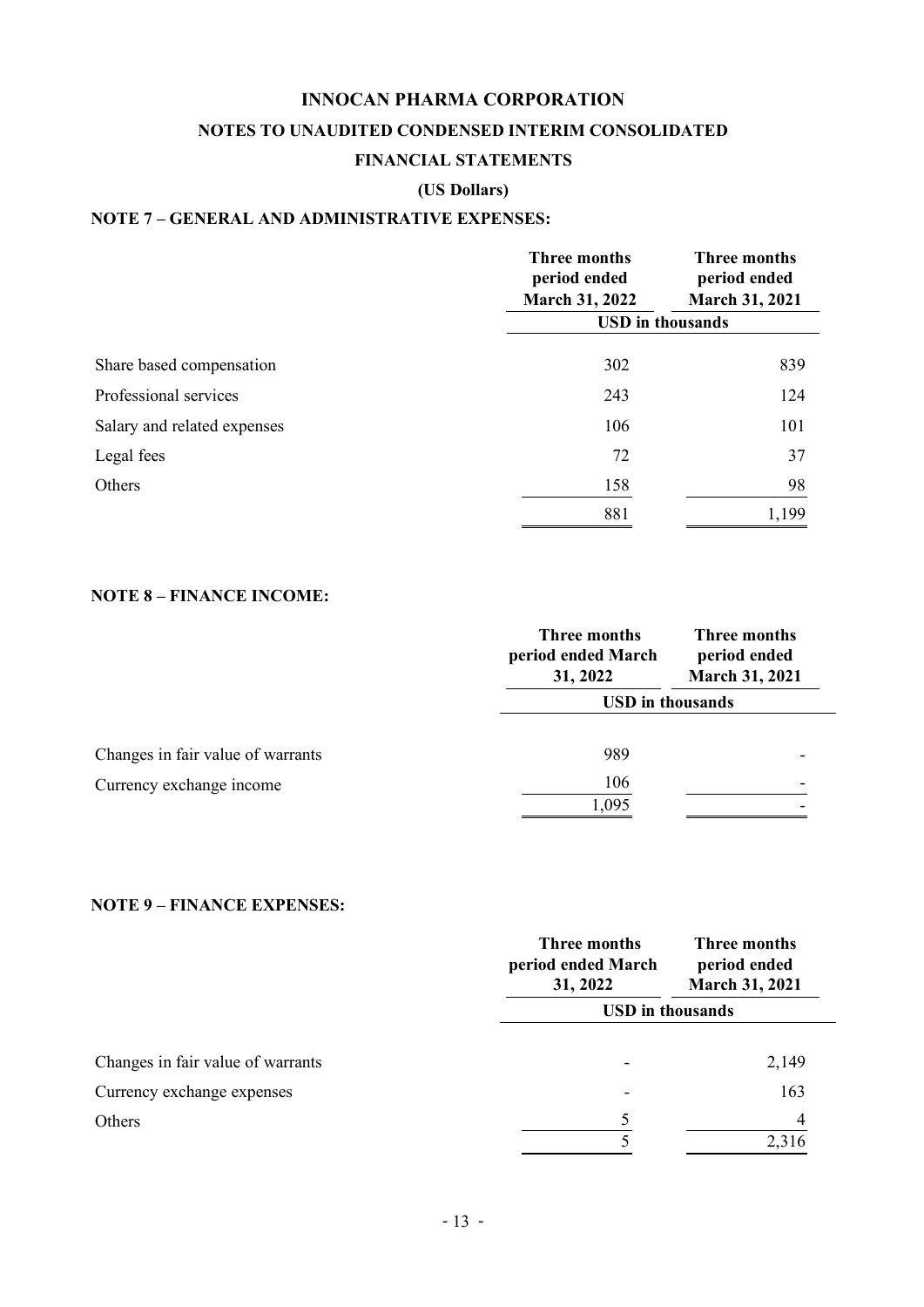#### **(US Dollars)**

#### **NOTE 10 - FINANCIAL INSTRUMENTS:**

The Company accounts for warrants issued to investors under IFRS 9. Warrants issued to service providers are accounted for under IFRS 2 and are treated as equity.

October 2021 Unit Warrants

In connection with a private placement, closed on October 13, 2021, the Company issued 9,679,000 warrants to investors. Each October 2021 Unit Warrant entitles the holder thereof to acquire one common share at an exercise price of CAD 1.10 for a period of 60 months following October 13, 2021.

The warrants are transferable but are not to be listed or quoted on any stock exchange or market. The Company recorded the October 2021 Unit Warrants as a derivative financial liability which represents the fair value of the warrants on the transaction date due to the fact that they do not meet the criteria for a fixed number of equity instruments in exchange for a fixed amount of cash since the exercise price is stated in CAD while the Company's functional currency is the USD. The derivative financial liability is re-measured at each reporting date, with changes in fair value recognized in finance expense (income), net. The derivative financial liability as of inception amounted to USD 3,427 thousand. In March 31, 2022 it amounted to USD 2,089 thousands. The amount was recorded according to its fair value according to valuation performed by management with the assistance of an independent third party appraisal.

The following table compares the carrying amounts and fair values of the Company's financial assets and financial liabilities:

|                                           | As at March 31, 2022<br><b>US Dollars in thousands</b> |                   | As at December 31, 2021<br><b>US Dollars in thousands</b> |                   |
|-------------------------------------------|--------------------------------------------------------|-------------------|-----------------------------------------------------------|-------------------|
|                                           |                                                        |                   |                                                           |                   |
|                                           | Carrying<br>Amount                                     | <b>Fair Value</b> | Carrying<br>Amount                                        | <b>Fair Value</b> |
| Financial liabilities:                    |                                                        |                   |                                                           |                   |
| Derivative financial liability (warrants) | (2,089)                                                | (2,089)           | (3,078)                                                   | (3,078)           |
| <b>Total</b>                              | (2,089)                                                | (2,089)           | (3,078)                                                   | (3,078)           |

The fair value measurement of the warrants as of March 31, 2022 in the table below was measured using the Black-Scholes model. The key inputs that were used in measuring the fair value of the warrants were: risk free interest rate – 2.38%, expected volatility - 70%, year and Expected dividend yield - 0.

The fair value measurement of the warrants as of December 31, 2021 in the table below was measured using the Black-Scholes model. The key inputs that were used in measuring the fair value of the warrants were: risk free interest rate – 0.76%, expected volatility - 72%, year and Expected dividend yield - 0.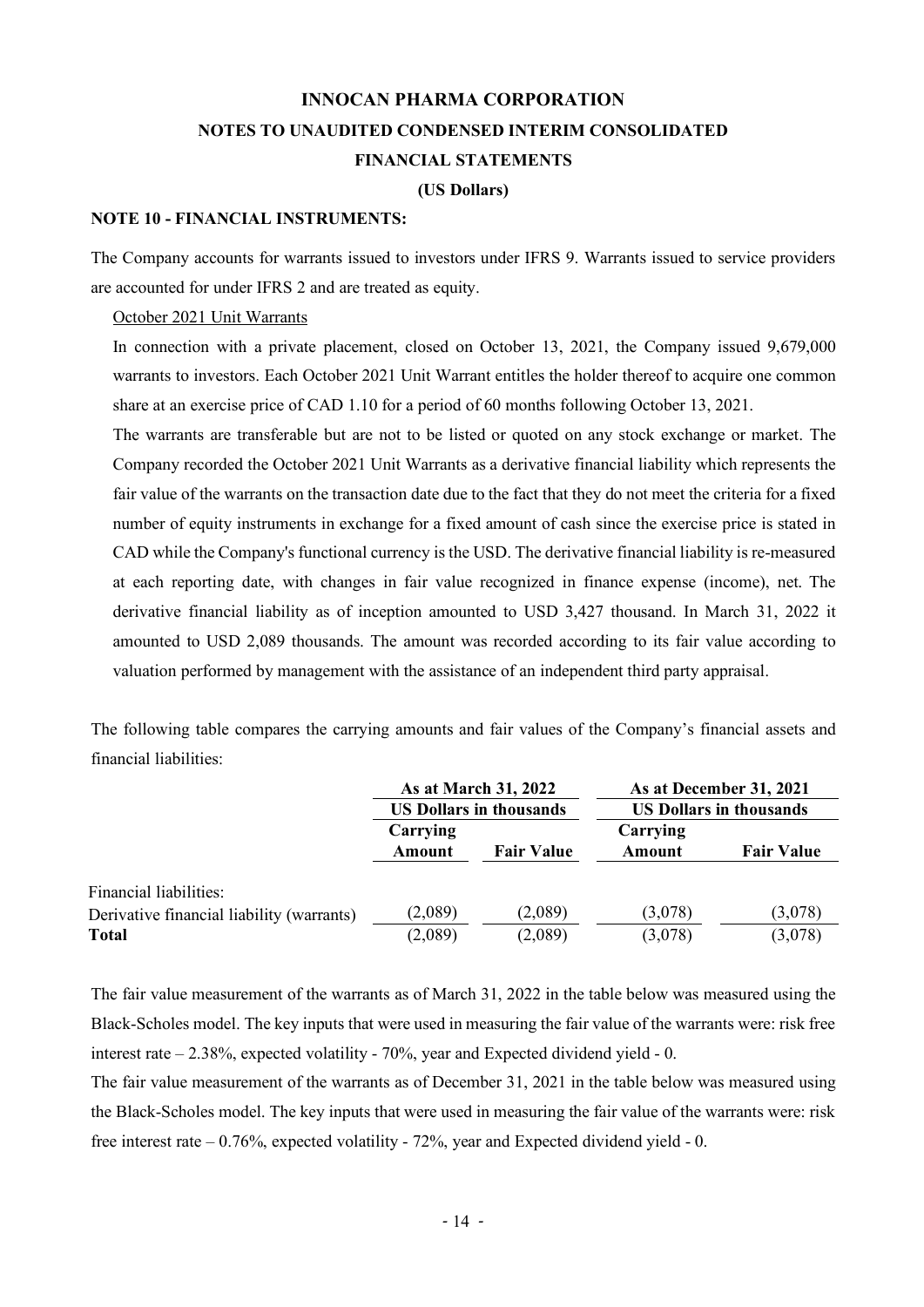#### **(US Dollars)**

## **NOTE 10 - FINANCIAL INSTRUMENTS (CONT.):**

|                                           |                |                | Fair value measurements using input type |              |
|-------------------------------------------|----------------|----------------|------------------------------------------|--------------|
|                                           |                |                | <b>March 31, 2022</b>                    |              |
|                                           |                |                | <b>US Dollars in thousands</b>           |              |
|                                           | <b>Level 1</b> | <b>Level 2</b> | Level 3                                  | <b>Total</b> |
| Derivative financial liability (warrants) |                | (2,089)        |                                          | (2,089)      |
|                                           |                |                | <b>December 31, 2021</b>                 |              |
|                                           |                |                | <b>US Dollars in thousands</b>           |              |
|                                           | <b>Level 1</b> | <b>Level 2</b> | Level 3                                  | <b>Total</b> |
| Derivative financial liability (warrants) |                | (3,078)        |                                          | (3,078)      |

The derivative financial liabilities as at March 31, 2022 and December 31, 2021 are as follows:

|                                                                                                                                                                     | <b>Fair Value of warrants</b>                   |
|---------------------------------------------------------------------------------------------------------------------------------------------------------------------|-------------------------------------------------|
|                                                                                                                                                                     | <b>US Dollars in thousands</b>                  |
| Balance at January 1, 2021<br><b>Changes during 2021:</b>                                                                                                           | 6,992                                           |
| Additions                                                                                                                                                           |                                                 |
| October 2021 Unit Warrants<br>Changes in FV                                                                                                                         | 3,427                                           |
| Tamar InnoVest A and B Warrants<br>September 2019 Unit Warrants<br>June 2020 Unit Warrants<br>December 2020 Unit Warrants<br>October 2021 Unit Warrants<br>Exercise | 1,552<br>18<br>(156)<br>1,242<br>(349)          |
| Tamar InnoVest A and B Warrants<br>September 2019 Unit Warrants<br>June 2020 Unit Warrants<br>October 2021 Unit Warrants<br><b>Balance at December 31, 2021</b>     | (3,600)<br>(240)<br>(4,000)<br>(1,808)<br>3,078 |
| <b>Changes during 2022:</b>                                                                                                                                         |                                                 |
| Changes in FV                                                                                                                                                       |                                                 |
| October 2021 Unit Warrants                                                                                                                                          | (989)                                           |

**Balance at March 31, 2022 2,089**

\* All amounts were recorded according to their fair value, according to a third party appraisal.